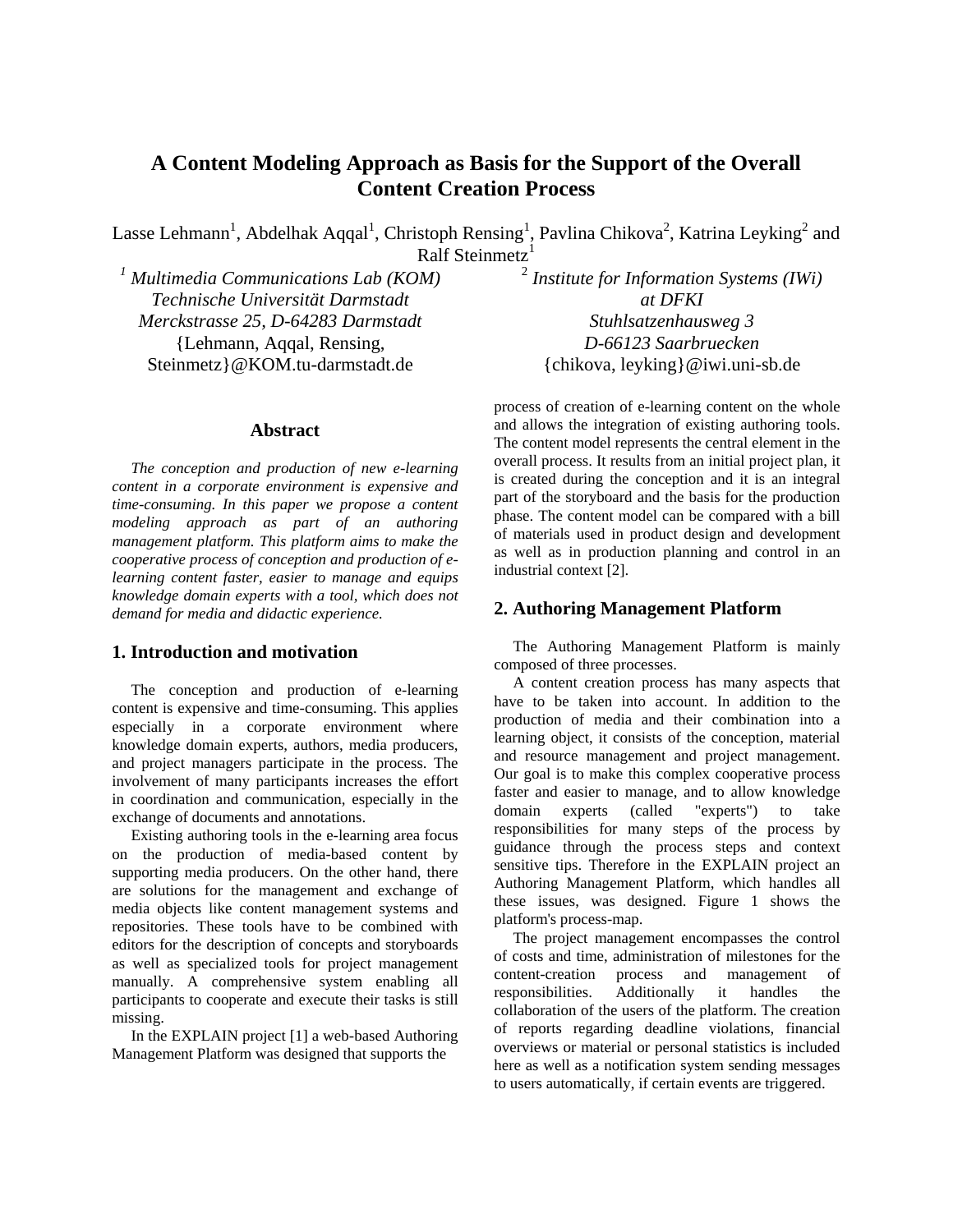

**Figure 1: Process map of the platform** 

Within the content conception process the modeling for the e-learning content to be produced is done. The platform provides an easy to use structuring tool, which allows the modeling of content in distinct steps. First the logical structuring is done – chapter conception, followed by the physical modeling – page conception. The last step includes referencing already available media objects and writing texts or concept descriptions for the modeled pages. If media objects are not available at the point of conception a replacement, called material-notice, that describes the desired media-object is referenced, until the object is available in the proper format. The whole conception process is guided by the platform in terms of didactical issues. For the production, the content model is transferred to an external authoring tool, where the learning object can be produced before it is exported to a standardized format like SCORM.

The content management component of the platform comprehends classical issues of content management. It provides a central data store, where the material can be stored and versioned. Redundancy of data and access conflicts are prevented, which in particular is fundamental for the collaboration to work. In this regard, the Authoring Management Platform also manages the access to the material by assigning different rights to different user-roles. In addition to that the content management component supports the referencing and assignment of materials and handles the metadata and status information of the material.

For all these three components of the platform, the content model is the central aspect. To harmonize the collaboration of the different components, the content model respectively the content modeling language (CML) has to fulfill certain requirements.

Because of the project management being driven almost completely by status, a CML has to support the storing and querying of status information regarding time and financial issues, responsibilities and process status. Furthermore the propagation of such values via the hierarchy of the content model has to be adjustable. Time values, e.g., have to be propagated in a different way than costs.

The chapter and page conception implies a CML that allows hierarchical structuring without generating too much overhead in structure and implementation. The didactical information gained from the user has to be stored with the content model, too.

Regarding the content management, the CML should enable the platform to handle the abovementioned content management issues. This can be done by providing special status information. Additionally the CML should support the consistent handling of references, especially the handling of material notices which may be of a different format than the objects they describe.

## **3. Our approach**

In taking a closer look to related research works in this area, existing modeling languages seem not to fit in our scenario of use. Two different types of modeling languages can be distinguished: the usage of the first group (TeachML [3], LMML [3] and  $|ML| >$ <sup>3</sup> [4]) is restricted only to modeling and structuring the content without explicitly and necessarily expressing the whole life cycle of contents, especially in a cooperative scenario. The second group (Palo and OUNL-EML [3]), while being abstract, generic and constructivist oriented, does not meet all the requirements of our project. That is why we decided to design an own CML, which is described in this chapter with respect to each of the Authoring Management Platform's processes.

#### **3.1 Content conception and production**

The platform's content conception process demands a content model with a concise structure, which can be modeled by an expert easily. The underlying modeling language should support this. We decided to make use of the book paradigm, because it is intuitive and